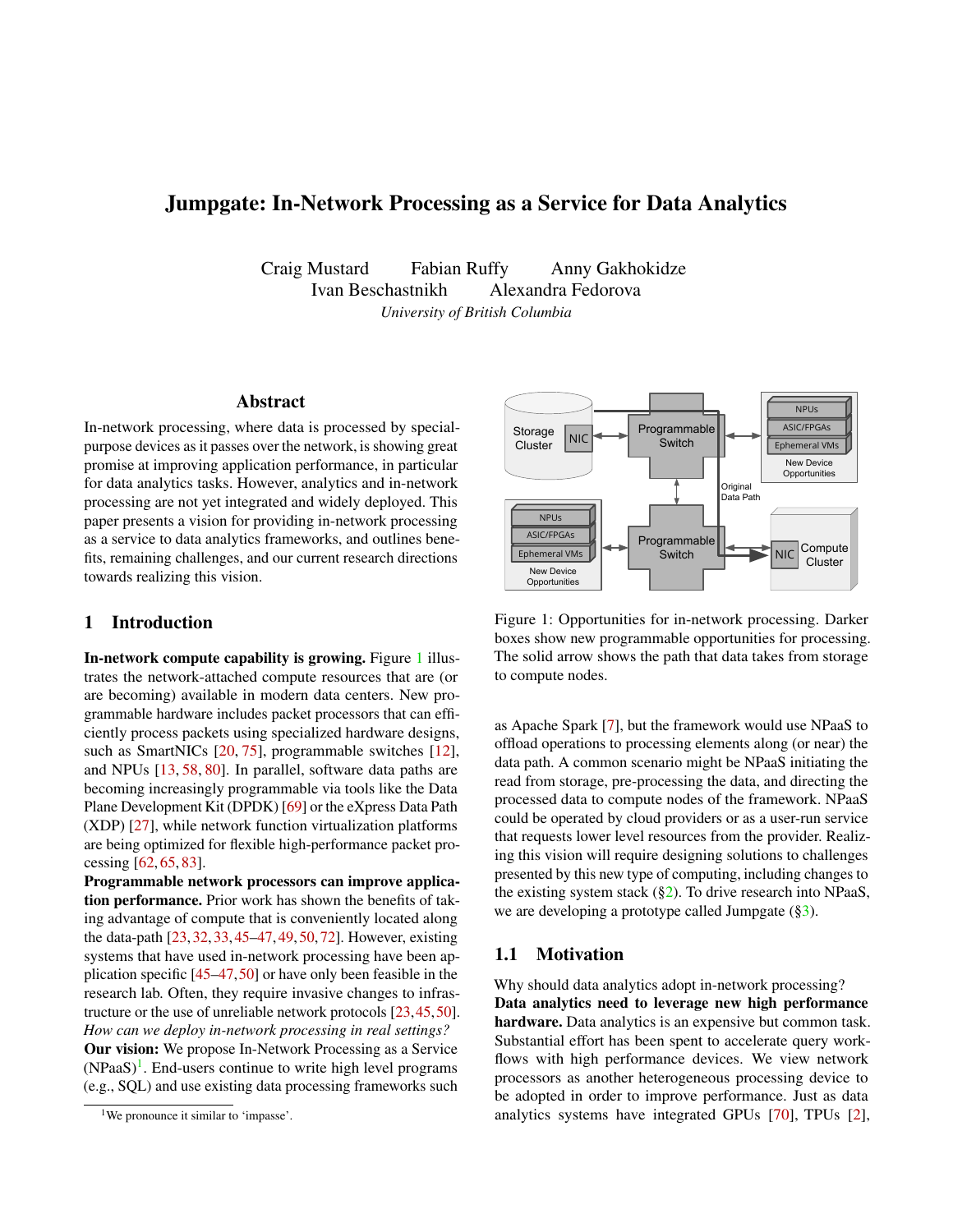DPUs [\[3\]](#page-5-2), and FPGAs [\[37\]](#page-7-4), they should also coordinate with in-network processors. Since many analytics tasks can be CPU-bound [\[60\]](#page-8-6), offloading operations to network devices helps to alleviate valuable CPU resources [\[20\]](#page-6-0) while decreasing workload execution time for the end user. Prior work and our estimates show that in-network processing can accelerate data analytics tasks by orders of magnitude, detailed in [§1.2.](#page-1-0)

We believe that network processing devices, specialpurpose and resource constrained as they may be, can act as specialized compute stages as part of data analytics pipelines. For example, Reconfigurable Match Table (RMT) switches [\[12\]](#page-6-1), programmed in P4 [\[11\]](#page-6-4), present a very challenging and restrictive programming environment. In spite of this, prior work has used programmable switches to perform join-and-group-by operations [\[45\]](#page-7-3), aggregations [\[72\]](#page-9-3), build replicated key-value stores [\[32,](#page-7-1) [33\]](#page-7-2), optimize consensus and transaction protocols [\[46,](#page-8-7) [47\]](#page-8-3), offload network telemetry queries [\[25,](#page-6-5) [57\]](#page-8-8), and implement several network management algorithms [\[73,](#page-9-5) [74\]](#page-9-6). Work like Domino [\[74\]](#page-9-6) and Flow-Blaze [\[68\]](#page-9-7) provides even higher-level languages for these devices.

We can't move all compute to storage. Existing data processing systems try to place compute near storage nodes to reduce data movement costs [\[82\]](#page-9-8). But, modern cloud architectures are decoupling compute and storage to achieve better resource utilization and fault tolerance. Instead of general purpose machines with attached storage, we now have specialpurpose data serving machines [\[26,](#page-6-6) [38,](#page-7-5) [56\]](#page-8-9) with very little compute capability. In these deployments, the classic 'move compute to data' optimization is no longer possible.

For instance, Facebook's Bryce Canyon storage server combines 72 high capacity hard drives with two Xeon D-1500 SoCs [\[16,](#page-6-7) [17\]](#page-6-8), each with at most 16 cores – *less than half a core per drive.* Since we can no longer place a lot of compute on storage nodes, *we should find ways to place computation near data, and our next option is the network path*.

Data analytics need flexible deployments. Data processing systems behave inefficiently if their nodes are statically allocated in advance and they assume no other compute resources are available. For instance, to filter a large volume of data quickly, we require many nodes. After applying a highly selective filter, the data will be 10-1000x smaller but distributed across the same nodes used to filter it. However, it is often faster to process small datasets on a single machine because it avoids distribution overheads [\[53\]](#page-8-10). NPaaS could be used to push the filter operation into the network and ensure all relevant records arrive at a single host.

Ephemeral (serverless) compute service (e.g., AWS Lambda [\[1\]](#page-5-3)) can address this need for flexibility [\[35\]](#page-7-6), but *are currently hamstrung by the lack of direct access to the network* [\[26\]](#page-6-6) and instead rely on inefficient cloud file systems for state exchange [\[39\]](#page-7-7). *If they had direct network access, we could treat ephemeral compute services as in-network processors.*

Why provide network processing as a service? As we've seen, in-network processing has a growing number of hardware implementations, but as far as we know, *there are no proposals to manage and expose this plethora of new hardware to end-users*. However, the burden of managing all this hardware should *not* fall to each data analytics framework, as Lerner et al. propose [\[45\]](#page-7-3). Instead, analytics systems and in-network processing should be decoupled with an interface that allows the framework to specify desired operations, while NPaaS manages instantiating requested operations on appropriate hardware. NPaaS allows hardware to be managed independently from the data analytics systems while saving analytics developers from implementing device-specific code. We describe potential general interfaces in [§2,](#page-3-0) and our NPaaS prototype in [§3.](#page-4-0)

We want to inspire more network-aware hardware designs. We believe network processors are good hardware accelerators for data analytics. Recent work on near-storage [\[15,](#page-6-9) [24,](#page-6-10) [31,](#page-7-8) [34,](#page-7-9) [41\]](#page-7-10) or in-memory processors [\[3,](#page-5-2) [10,](#page-5-4) [22,](#page-6-11) [81\]](#page-9-9) tightly couples storage with specialized processors, but as we've discussed, storage and compute are better utilized if they are decoupled. We think more data processing devices could be designed assuming data arrives over the network as coordinated by NPaaS, and hope that our work inspires new network-aware data analytics accelerators.

# <span id="page-1-0"></span>1.2 Performance Potential

In-network processing can reduce the overall work required of end-hosts by performing computation in network, reducing data volume and speeding up applications. To demonstrate, we run an experiment and draw on prior work to show that in-network processing will benefit data analytics.

Experiments. We estimate the effect of offloading common analytics operations to the network by measuring reduction in time and bytes transmitted on a query<sup>[2](#page-1-1)</sup> run using Apache Spark. We offload operations in the query that require no storage (filter, projection, shuffle) or can be bounded (partial aggregation). To measure traffic reduction, we pack each record in a UDP packet and drop or modify packets as dictated by the operation, measuring data sent over the wire before and after. To measure query time, we simulate offloading operators using Spark SQL to query pre-processed files that contain data that would come from the offloaded operators. This assumes operators work as fast as our cluster<sup>[3](#page-1-2)</sup> so our measurements give an upper-bound on the benefits.

Table [1](#page-2-1) summarizes our results, averaged over 5 runs. Filter and Project reduce traffic commensurate with the amount of rows or columns they remove. For our query test, *shuffle and partial aggregation also apply filter and project*. Shuffle eliminates the need for nodes to exchange records by sending

<span id="page-1-1"></span><sup>2</sup> SELECT item\_sk, sum(quantity) FROM store\_sales GROUP BY item\_sk WHERE item\_sk < I, where I selects 50% of records

<span id="page-1-2"></span><sup>&</sup>lt;sup>3</sup> A 4-node Spark cluster using Azure E4v3 VMs, with 4 cores each.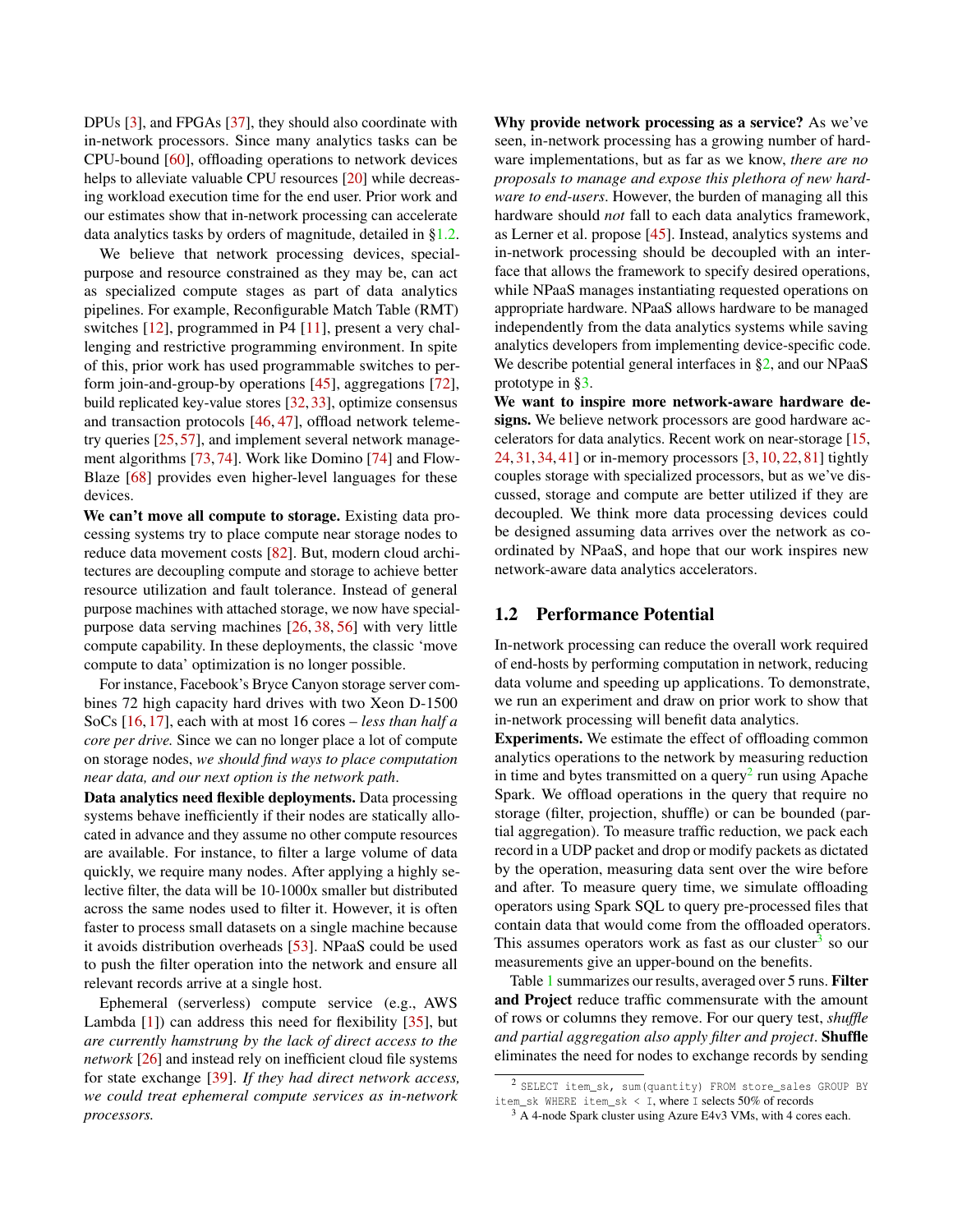| Operator         | <b>Traffic</b> | <b>Spark Query Time</b> |             |
|------------------|----------------|-------------------------|-------------|
| <b>Offloaded</b> | Reduc.         | 13.7GB                  | 68.9 GB     |
| None             | 0%             | $56s + 0.8s$            | $256s + 5s$ |
| Filter           | 50%            | 37s (-35%)              | 124s (-52%) |
| Project          | 85%            | $20s(-64%)$             | 38s (-86%)  |
| Shuffle          | 40%            | 14s (-76%)              | $31s(-88%)$ |
| Partial-Agg      | 90%            | 14s (-76%)              | $17s(-94%)$ |

<span id="page-2-1"></span>Table 1: Effect of in-network offload on traffic and Spark query time. Input data is TPC-DS store\_sales as JSON.

records to the right node in the first place with a network operator. Based on traffic reduction, shuffle should improve query time more, but Spark's API lacked a way to declare that data is pre-shuffled and our hand-written aggregation is slower than Spark's native SQL operators [\[44\]](#page-7-11). If Spark's optimizer had such an API, we could use the native operation. Partial Aggregation, inspired by [\[25,](#page-6-5) [57\]](#page-8-8), aggregates within a storage limit (8MB) by evicting partially aggregated records and sending it to the end host. Overall, as we offload most operations to the network, query time drops by 94% of the baseline (a 16x speedup). Given partial-aggregation runs at just 4 GB/s (on 4 nodes), assuming data can be processed as fast as Spark reads seems reasonable because 40Gbps RMT switches operate at 5 GB/s and the latest software JSON parsers can operate at 2 GB/s *per core* [\[42,](#page-7-12) [48\]](#page-8-11).

Prior work has already shown benefits of performing innetwork operations. For in-network aggregation: Using RMT switches, Sonata [\[25\]](#page-6-5) reduced network telemetry traffic to the end host by 3-7 orders, DAIET [\[72\]](#page-9-3) reduces aggregation traffic by  $86-89\%$  (6-8x). Using middleboxes, NetAgg [\[50\]](#page-8-5) increased search result aggregation throughput by 9.3x, and reduced total Hadoop execution time by 4.5x. TAG [\[49\]](#page-8-4) aggregates sensor data and decreased traffic by 8x. Mellanox's SHArP [\[23,](#page-6-3) [54\]](#page-8-12), a commercial in-network aggregator, shows a 2x performance improvement on an MPI programs [\[23\]](#page-6-3).

More complex operations and compilation strategies are being explored: Netaccel [\[45\]](#page-7-3) runs join-and-group-by on an RMT switch and accelerates a TPC-H query fragment by 2x. The Marple [\[57\]](#page-8-8) compiler translates network telemetry queries to P4 code, and Sonata [\[25\]](#page-6-5) partitions these queries between end-host machines and programmable switches. Floem [\[66\]](#page-9-10) enables experiment with various NIC offloading strategies, and improves data analytics throughput up to 96%.

## <span id="page-2-0"></span>2 NPaaS Design Challenges

# #1: NPaaS requires extensive co-design.

Given an analytics task, data source and destination endpoint, NPaaS must orchestrate the processing of data passing over

|     | <b>Byte stream</b>          | <b>Record</b> / Datagram  |
|-----|-----------------------------|---------------------------|
| Ex. | <b>TCP</b>                  | UDP, DCCP, SCTP           |
|     | <b>Reqs.</b> Flow tracking. | Record-packet alignment.  |
| Pro | Fewer changes to ex-        | Efficient per-packet pro- |
|     | isting software.            | cessing.                  |
| Con | Must modify flow.           | Must packetize records.   |

<span id="page-2-2"></span>Table 2: Comparison of transport layers for in-network processing, showing known protocols, requirements, pros, cons.

the network by selecting and configuring available devices. This is challenging because the devices that can be used depend on the data format and transport protocols used to send data, which in turn depend on where data is stored. For example, Figure [1](#page-0-0) shows on-path and off-path devices. Onpath devices operate at line-rate, but can only read a small number of bytes of each packet, and have small amounts of state [\[11,](#page-6-4) [14,](#page-6-12) [45,](#page-7-3) [72\]](#page-9-3). Off-path devices are more flexible, but slower, and introduce latency. *Achieving even basic network processing requires co-designing storage systems, network transport, and data formats with the capabilities of the available network processors.*

Network Transports. Table [2](#page-2-2) covers network transports NPaaS could use to send data. Our main constraint is many network devices (see  $\S1.1$ ) only operate on packets, and can't buffer data across packets in a network flow. To operate perpacket, a complete record must be in a single packet. In other words, each record must be *packetized*.

Stream protocols like TCP require fewer modifications to existing systems. But, operating on a flow requires buffering data, observing all packets, and modifying TCP state; tasks that are outside the capabilities of packet processors. Even if records are chunked into individual TCP packets, they cannot be reordered or dropped without tracking the behavior of the TCP state machine *per flow*. In practice, modifying TCP streams requires a proxy, stream processor or middlebox.

Prior work has thus sent records over UDP-based protocols (e.g., Netaccel [\[45\]](#page-7-3)). In practice, we need a reliable protocol to ensure data has been processed. Fortunately, reliable datagram protocols, such as SCTP [\[76\]](#page-9-11) and DCCP<sup>[4](#page-2-3)</sup> [\[40\]](#page-7-13), are available in the Linux kernel today. However, the downside to datagram protocols is that *the sender must packetize records.*

Data Formats. Table [3](#page-3-1) covers data formats NPaaS might support. Our main concern is the ability to process popular data formats while guaranteeing the packet content is parseable by the network devices we wish to support. For instance, RMT switches can only process 200-500 bytes of fixed-length data from each packet [\[12,](#page-6-1) [72,](#page-9-3) [73\]](#page-9-5).

Unstructured formats, like JSON, are prevalent but are difficult to parse quickly [\[42,](#page-7-12)[48,](#page-8-11)[61\]](#page-8-13), although there are promising

<span id="page-2-3"></span><sup>4</sup>Assuming a reliable layer on top of the congestion control protocol.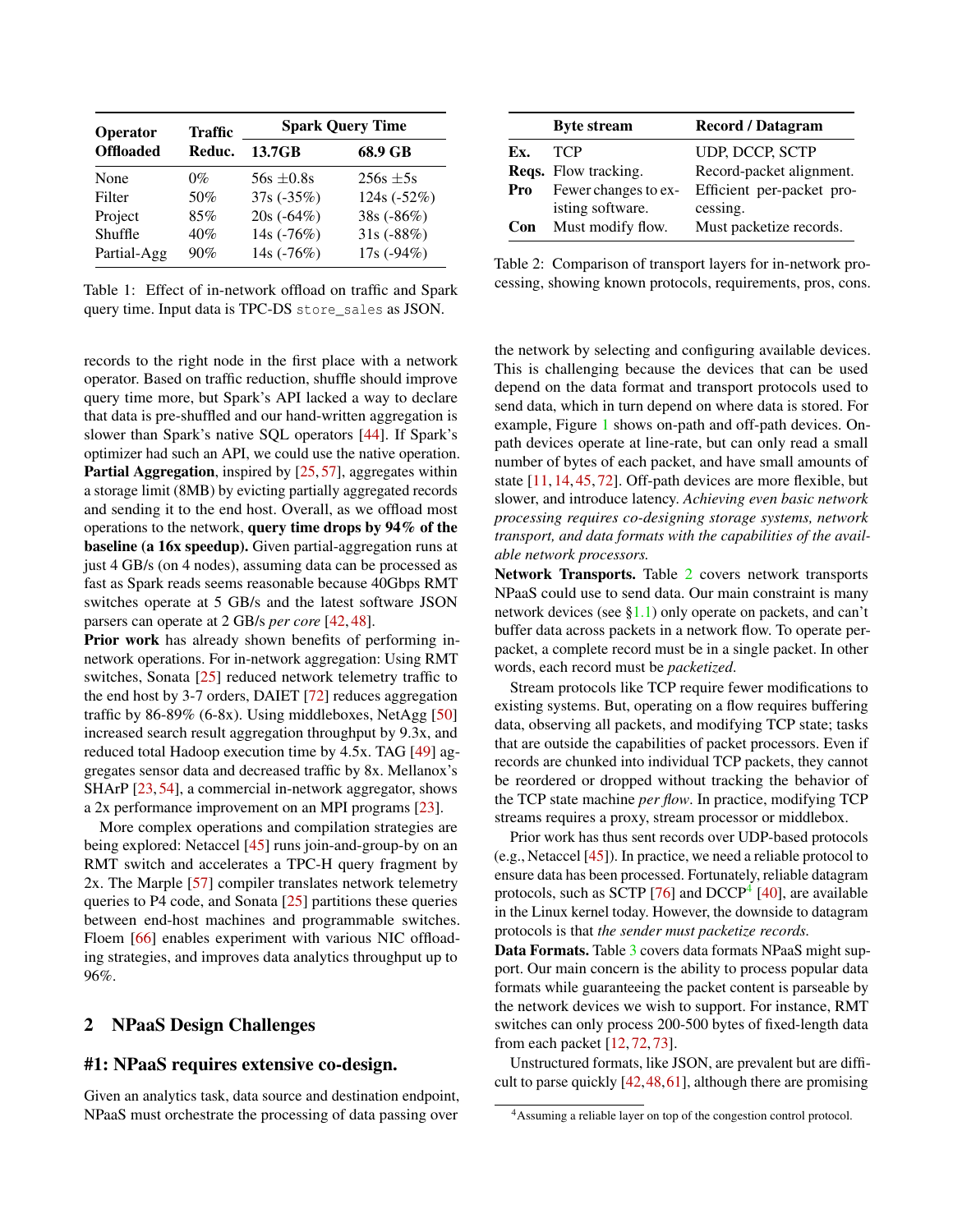| Flat                               | <b>Nested</b>             | <b>Unstructured</b> |  |  |  |
|------------------------------------|---------------------------|---------------------|--|--|--|
| Columnar                           | Columnar                  |                     |  |  |  |
| <b>Examples:</b>                   |                           |                     |  |  |  |
| ORC, Arrow, Albis                  | Parquet, Dremel CSV, JSON |                     |  |  |  |
| [5, 59, 77]                        | [6, 55]                   |                     |  |  |  |
| <b>Storage Pro/Cons:</b>           |                           |                     |  |  |  |
| Low storage overhead, but must be. | No conversion,            |                     |  |  |  |
| converted.                         |                           | high overhead.      |  |  |  |
| <b>Packetizing complexity:</b>     |                           |                     |  |  |  |
| Fixed/length-                      | Reassembly                | Newline search      |  |  |  |
| prefixed records                   | [36]                      |                     |  |  |  |

<span id="page-3-1"></span>Table 3: Data formats categorized by their storage-side benefits, and challenges for storage-side record alignment.

hardware accelerators [\[18\]](#page-6-13); binary formats can be parsed more quickly. We argue NPaaS should support both unstructured data (JSON) for general applicability and binary formats for best performance and compatibility with hardware. Not all in-network processors need to support all formats, but NPaaS should allow for processing of different formats.

Data formats vary in how complex it is to find record boundaries to packetize data. JSON or CSV records are easily found by searching for newlines [\[8,](#page-5-7) [28\]](#page-7-15) and flat binary formats just need offset calculations, but binary formats for nested schemata require complex algorithms [\[36\]](#page-7-14).

Storage System Requirements. As said earlier, to send data via record transport, a storage system needs to packetize records. We must also be careful with distributed file systems that split data files into chunks, like HDFS [\[9\]](#page-5-8) or Ceph [\[79\]](#page-9-13). Since chunking is done without awareness of records, records can span multiple chunks, and it is possible to see incomplete records at the flow level. If we want to use a record transport, one solution is to have a middlebox read all chunks that make up a file, transcoding data into a record transport on the fly.

Open Research Questions. There are many more research questions along the road to co-designing NPaaS. Here is a short selection. *Q1: How should we allocate and schedule processing with respect to the network topology? How long will processing pipelines need to last? Q2: Can middleboxes perform fast enough to make a difference to applications?* Even though hardware packet processors are faster, it is worthwhile to implement operators in software, even to just provide a performance baseline. *Q3: Are existing transport protocol sufficient for NPaaS or do we need custom protocols?* Customized protocols allow for domain-specific optimizations but require significant development effort.

## <span id="page-3-0"></span>#2: Integration with Analytics Frameworks.

*Multiple data analytics systems need to communicate their operations to NPaaS. Is there a common format? What operations can be supported?* Conveniently, most data processing systems model programs as dataflow between nodes in an abstract graph [\[2,](#page-5-1) [4,](#page-5-9) [30,](#page-7-16) [82\]](#page-9-8) and have equivalent operators: many support SQL dialects and functional style operations (e.g., filter, project, map, reduce, group-by, shuffle) that can be directly mapped between frameworks [\[21\]](#page-6-14).

When an analytics framework requests computation, the task for NPaaS is to map the desired operations to implementations on network processors. A simple way is to use pre-written or templated implementations for each device. To support framework-specific operators, or avoid hand-coding a multitude of operators, NPaaS could draw on cross-framework intermediate representations that enable compilation to different backend devices (e.g., Weld [\[63,](#page-8-16) [64\]](#page-8-17), Dandelion [\[71\]](#page-9-14)).

#### #3: Multi-tenancy and Isolation.

*How can we run user code on hardware that lacks isolation?* If NPaaS only uses client-allocated resources, such as VMs and containers, isolation and multi-tenancy is, arguably<sup>[5](#page-3-2)</sup> addressed by existing isolation mechanisms. But, if NPaaS runs user-provided code on provider-managed devices that lack hardware isolation, such as programmable switches, a major challenge is to ensure user programs don't abuse access to the switch. A promising option is software isolation (SI), as proposed by Singularity [\[43\]](#page-7-17), where user supplied programs are type and memory safe and restricted to use specific interfaces. Proposals to support this notion of isolation already exist for switches [\[51\]](#page-8-18) and Netbricks [\[65\]](#page-8-2) uses SI to eliminate hardware-isolation costs to improve performance. Similarly, Azure SmartNICs let users write policies for the Virtual Filtering Platform (VFP) [\[19\]](#page-6-15), which implicitly restricts them to the user's network. NPaaS can provide operations which are guaranteed to only act on traffic belonging to the requester.

#### #4: Failure handling and debugging.

*How should NPaaS recover from failure?* NPaaS systems will be composed of heterogeneous devices with their own failure modes. Detecting failures will be an ongoing issue that NPaaS systems must address. Prior work handles failures by restarting jobs on new nodes [\[23,](#page-6-3) [45\]](#page-7-3) or by routing around the failure [\[50\]](#page-8-5). The best option depends on the expected lifetime of the pipeline, likelihood of a failure, and any existing failure recovery mechanisms. For short-lived jobs, failure is unlikely and restarting is fast, so a lightweight mechanism like restarting is ideal [\[45\]](#page-7-3). For longer-lived jobs, partial recovery becomes ideal [\[50\]](#page-8-5). In either case, the calling framework may provide better failure recovery than NPaaS can provide (e.g., Spark's lineage graph [\[82\]](#page-9-8)).

*How can we debug in-network programs?* Data processing errors are often data dependent and difficult to trace because errors are caused by a few malformed data records [\[29\]](#page-7-18). As with existing distributed computation systems, NPaaS should

<span id="page-3-2"></span><sup>5</sup>Putting aside recently discovered side-channel vulnerabilities.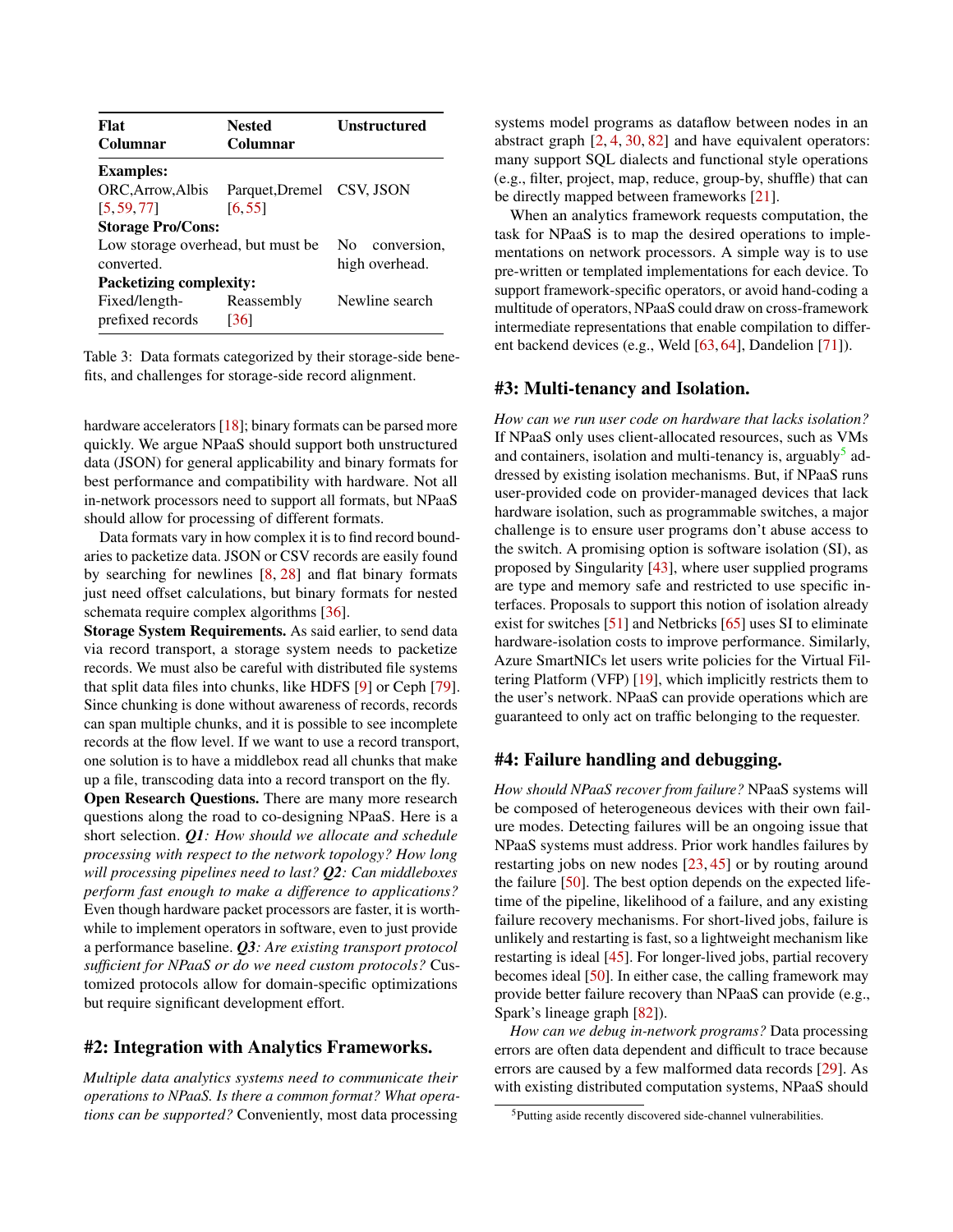

<span id="page-4-1"></span>Figure 2: Overview of the how Jumpgate will interact with a data processing system to compile and orchestrate in-network processing.

return a summary of any problems encountered during execution to the framework, including enough context to help find the problematic record(s).

#### #5: Who should provide NPaaS?

*Is it better if the cloud provider or the user operates NPaaS?* The cloud provider has a privileged view of the network topology, lower level control over the hardware and network configuration, and often more money to pay experts to develop fast operators. On the other hand, users have a better understanding of their specific workload and could implement workload-specific operators. Users may also prefer to keep any needed encryption keys on infrastructure they own. One way to capture the best of both is for the user to operate the NPaaS system, while allocating proprietary in-network operators from the cloud provider.

### <span id="page-4-0"></span>3 Jumpgate: Our NPaaS implementation

We are developing Jumpgate, a compiler and orchestration system that can provide NPaaS. Jumpgate provides a clientfacing API and maps client requests to relevant devices using an extensible architecture that simplifies adding new operators and devices without modifying the client.

Figure [2](#page-4-1) shows an overview of a client's interaction with Jumpgate. Step 1: the compiler receives a logical plan of operations from data analytics frameworks (e.g., filter, project, shuffle, partial or full aggregation) and maps logical operations to stages of physical operators that can be deployed on available devices. Step 2: the orchestration layer coordinates runtime execution of the physical plan on devices. Devices are allocated and initialized to perform the physical operations<sup>[6](#page-4-2)</sup>. After initialization, network addresses are known and can be

propagated as needed (e.g., end-host addresses, or next-hop addresses in a processing pipeline).

*Client API.* Jumpgate's API allows a client to specify input data sources (files or network tuples), a DAG of logical operations to apply to the input data, and the destination network tuples for receiving processed data. We plan to expand the API as our evaluations determine a need for it (e.g., to communicate skew and cardinality of input data).

*Mapping.* The compiler maps logical operations to stages of pipelines of physical operators. For example, joins require a build stage to load data into the device and then a probe stage to output matched records. Since in-network operations execute concurrently in pipelines, we must make sure that other operators execute at the correct time to feed and receive data from the join. Jumpgate computes all needed stages and which stage(s) each operator executes in using a dependency-driven simulation. Logical operators are then mapped to physical operators, as determined by each physical operator's matching functions (below).

*Extensibility.* Jumpgate supports adding new logical and physical operators. For instance, a logical operator that translates unstructured to structured data, or a physical operator that runs filters on supporting storage systems. Logical operations are represented as typed nodes in the DAG with specified input/output connectivity and stage logic. Physical operators are comprised of: (1) matching functions and (2) a controller used to drive device allocation and execution. Matching functions determine which logical operators can be replaced based on type and properties, such as available resources and operator-specific parameters. We plan to evaluate heuristic and optimal approaches (e.g., SMT solvers) for exploring the space of potential logical to physical matches. Limitations and Future Work A compiler and orchestration layer are bare necessities for providing NPaaS, but are not sufficient for a full NPaaS system. At the very least, NPaaS also needs failure handling and topology-aware scheduling. For now, we are focused on enabling analytics applications to execute in-network computations on software and programmable in-network devices, supporting common operations (e.g., TPC-DS [\[67\]](#page-9-15), BigDataBench [\[78\]](#page-9-16)), and measuring performance. Our eventual goal is to share Jumpgate with other researchers in order to answer broader challenges posed by this paper and lay fertile groundwork for research into making in-network processing available to more users.

#### 4 Conclusion

In-network compute capability is growing, and the benefits to data analytics are clear. To allow all analytics systems to benefit, this paper advocated for providing in-network processing as a service (NPaaS) that abstracts the desired operations on data from their low-level implementation on network processors. We are developing Jumpgate to provide NPaaS and help drive research and adoption of in-network processing.

<span id="page-4-2"></span><sup>&</sup>lt;sup>6</sup>If any physical operators need to generate and compile code, it could happen at this point.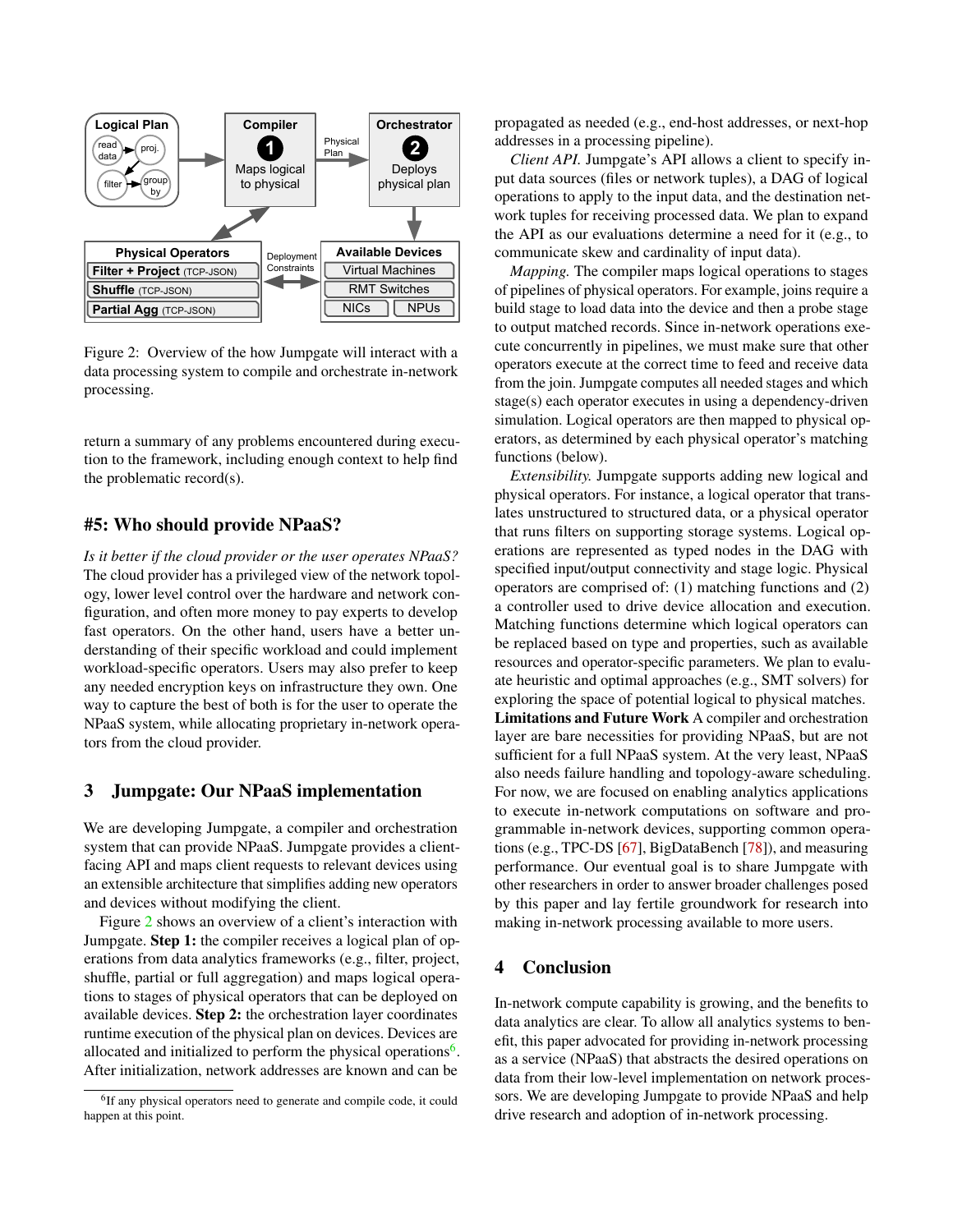#### 5 Contributions to Workshop Discussion

Feedback desired and open issues: We are not cloud providers and have little knowledge about the day-to-day deployment and management challenges such a company might face if they offered NPaaS. While we have covered many open issues in  $\S2$ , we are hoping to hear about additional challenges we have not addressed. Examples include the integration of NPaaS into cloud systems and potential security, fairness, reliability, and usability concerns. In particular, we are interested in discussing difficulties deploying applications to FPGAs and network accelerators currently used in data centers, so that we can work on addressing them in Jumpgate. **Discussion:** More generally, we are hoping to spark a discussion of how best to expose in-network processing hardware to end users and allow them to accelerate their applications, ideally without writing low-level code. For example, are analytics operators the right abstractions to expose in-network processors to users? Are there other abstractions that could be more useful or more easily deployed?

Controversial points: Placing more functionality than just packet processing on networking devices is highly controversial. For instance, McCauley et al. [\[52\]](#page-8-19) argue strongly against pushing complex operators to the network, on the basis that it is unnecessary for performance and too restrictive to applications semantics. Detractors might suggest we instead develop more efficient data analytics software. However, we believe that network processors present a unique hardware architecture that is distinct from classical out-of-order CPU designs, that can benefit data analytics so much ([§1.2\)](#page-1-0) that it is worthwhile exploring ways to make them available to end-users.

Circumstances in which the whole idea might fall apart: This project hinges on the assumption that network processors will become ubiquitous in datacenters. This requires that these devices are cost-effective and flexible enough to be widely used. Currently, this is at a stand-still: users can't benefit from in-network processing until cloud providers make programmable network processors available, but providers won't bother if there are no popular use-cases. By proposing NPaaS we hope to break this deadlock.

#### References

- <span id="page-5-3"></span>[1] AWS Lambda: Run code without thinking about servers. <https://aws.amazon.com/lambda/>.
- <span id="page-5-1"></span>[2] Martín Abadi, Ashish Agarwal, Paul Barham, Eugene Brevdo, Zhifeng Chen, Craig Citro, Greg S. Corrado, Andy Davis, Jeffrey Dean, Matthieu Devin, Sanjay Ghemawat, Ian Goodfellow, Andrew Harp, Geoffrey Irving, Michael Isard, Yangqing Jia, Rafal Jozefowicz, Lukasz Kaiser, Manjunath Kudlur, Josh Levenberg, Dan Mané, Rajat Monga, Sherry Moore, Derek Mur-

ray, Chris Olah, Mike Schuster, Jonathon Shlens, Benoit Steiner, Ilya Sutskever, Kunal Talwar, Paul Tucker, Vincent Vanhoucke, Vijay Vasudevan, Fernanda Viégas, Oriol Vinyals, Pete Warden, Martin Wattenberg, Martin Wicke, Yuan Yu, and Xiaoqiang Zheng. TensorFlow: Large-scale machine learning on heterogeneous systems, 2015. Software available from tensorflow.org.

- <span id="page-5-2"></span>[3] Sandeep R Agrawal, Sam Idicula, Arun Raghavan, Evangelos Vlachos, Venkatraman Govindaraju, Venkatanathan Varadarajan, Cagri Balkesen, Georgios Giannikis, Charlie Roth, Nipun Agarwal, and Eric Sedlar. A many-core architecture for in-memory data processing. In *Proceedings of the 50th Annual IEEE/ACM International Symposium on Microarchitecture*, MICRO-50 '17, pages 245–258, New York, NY, USA, 2017. ACM.
- <span id="page-5-9"></span>[4] Tyler Akidau, Robert Bradshaw, Craig Chambers, Slava Chernyak, Rafael J Fernández-Moctezuma, Reuven Lax, Sam McVeety, Daniel Mills, Frances Perry, Eric Schmidt, et al. The dataflow model: a practical approach to balancing correctness, latency, and cost in massivescale, unbounded, out-of-order data processing. *Proceedings of the VLDB Endowment*, 8(12):1792–1803, 2015.
- <span id="page-5-5"></span>[5] Apache Software Foundation. Apache Arrow. [http://](http://arrow.apache.org/) [arrow.apache.org/](http://arrow.apache.org/). [Online; accessed 5-Dec-2018].
- <span id="page-5-6"></span>[6] Apache Software Foundation. Apache Parquet. [http:](http://parquet.apache.org/) [//parquet.apache.org/](http://parquet.apache.org/). [Online; accessed 5-May-2018].
- <span id="page-5-0"></span>[7] Apache Software Foundation. Apache Spark. [http:](http://spark.apache.org/) [//spark.apache.org/](http://spark.apache.org/). [Online; accessed 10-April-2017].
- <span id="page-5-7"></span>[8] Apache Software Foundation. Apache Spark: JSON Files. [https://spark.apache.org/docs/latest/](https://spark.apache.org/docs/latest/sql-data-sources-json.html) [sql-data-sources-json.html](https://spark.apache.org/docs/latest/sql-data-sources-json.html). [Online; accessed 18-Dec-2018].
- <span id="page-5-8"></span>[9] Apache Software Foundation. HDFS Architecture Guide. [https://hadoop.apache.org/docs/r1.2.](https://hadoop.apache.org/docs/r1.2.1/hdfs_design.html) [1/hdfs\\_design.html](https://hadoop.apache.org/docs/r1.2.1/hdfs_design.html). [Online; accessed 10-April-2017].
- <span id="page-5-4"></span>[10] Cagri Balkesen, Nitin Kunal, Georgios Giannikis, Pit Fender, Seema Sundara, Felix Schmidt, Jarod Wen, Sandeep Agrawal, Arun Raghavan, Venkatanathan Varadarajan, Anand Viswanathan, Balakrishnan Chandrasekaran, Sam Idicula, Nipun Agarwal, and Eric Sedlar. Rapid: In-memory analytical query processing engine with extreme performance per watt. In *Proceedings of the 2018 International Conference on Management of Data*, SIGMOD '18, pages 1407–1419, New York, NY, USA, 2018. ACM.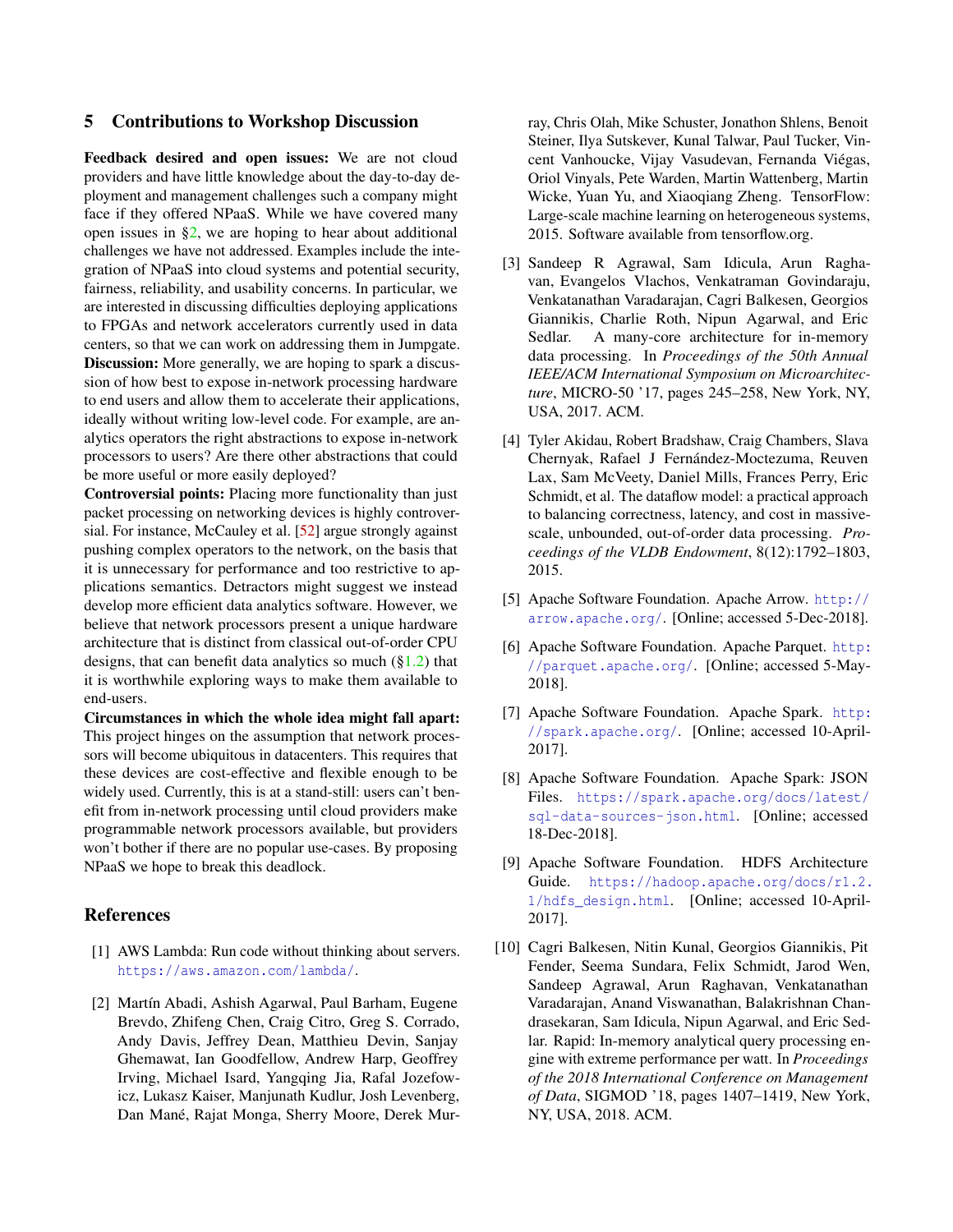- <span id="page-6-4"></span>[11] Pat Bosshart, Dan Daly, Glen Gibb, Martin Izzard, Nick McKeown, Jennifer Rexford, Cole Schlesinger, Dan Talayco, Amin Vahdat, George Varghese, and David Walker. P4: Programming protocol-independent packet processors. *SIGCOMM Comput. Commun. Rev.*, 44(3):87–95, July 2014.
- <span id="page-6-1"></span>[12] Pat Bosshart, Glen Gibb, Hun-Seok Kim, George Varghese, Nick McKeown, Martin Izzard, Fernando Mujica, and Mark Horowitz. Forwarding metamorphosis: Fast programmable match-action processing in hardware for sdn. In *Proceedings of the ACM SIGCOMM 2013 Conference on SIGCOMM*, SIGCOMM '13, pages 99–110, New York, NY, USA, 2013. ACM.
- <span id="page-6-2"></span>[13] Cavium. Liquidio ii network appliance smart nics. [https://www.cavium.com/liquidio-II](https://www.cavium.com/liquidio-II-network-appliance-adapters.html)[network-appliance-adapters.html](https://www.cavium.com/liquidio-II-network-appliance-adapters.html).
- <span id="page-6-12"></span>[14] Sean Choi, Boris Burkov, Alex Eckert, Tian Fang, Saman Kazemkhani, Rob Sherwood, Ying Zhang, and Hongyi Zeng. Fboss: building switch software at scale. In *Proceedings of the 2018 Conference of the ACM Special Interest Group on Data Communication*, pages 342–356. ACM, 2018.
- <span id="page-6-9"></span>[15] Jaeyoung Do, Yang-Suk Kee, Jignesh M. Patel, Chanik Park, Kwanghyun Park, and David J. DeWitt. Query processing on smart ssds: Opportunities and challenges. In *Proceedings of the 2013 ACM SIGMOD International Conference on Management of Data*, SIGMOD '13, pages 1221–1230, New York, NY, USA, 2013. ACM.
- <span id="page-6-7"></span>[16] Facebook Inc. Bryce Canyon Storage Specification. [https://www.opencompute.org/contributions?](https://www.opencompute.org/contributions?query=bryce%20canyon%20spec) [query=bryce%20canyon%20spec](https://www.opencompute.org/contributions?query=bryce%20canyon%20spec). [Online; accessed 20-Dec-2018].
- <span id="page-6-8"></span>[17] Facebook Inc. Mono Lake Server Specification. [https://www.opencompute.org/contributions?](https://www.opencompute.org/contributions?query=mono%20lake) [query=mono%20lake](https://www.opencompute.org/contributions?query=mono%20lake). [Online; accessed 20-Dec-2018].
- <span id="page-6-13"></span>[18] Yuanwei Fang, Chen Zou, Aaron J. Elmore, and Andrew A. Chien. Udp: A programmable accelerator for extract-transform-load workloads and more. In *Proceedings of the 50th Annual IEEE/ACM International Symposium on Microarchitecture*, MICRO-50 '17, pages 55–68, New York, NY, USA, 2017. ACM.
- <span id="page-6-15"></span>[19] Daniel Firestone. Vfp: A virtual switch platform for host sdn in the public cloud. In *Proceedings of the 14th USENIX Conference on Networked Systems Design and Implementation*, NSDI'17, pages 315–328, Berkeley, CA, USA, 2017. USENIX Association.
- <span id="page-6-0"></span>[20] Daniel Firestone, Andrew Putnam, Sambhrama Mundkur, Derek Chiou, Alireza Dabagh, Mike Andrewartha, Hari Angepat, Vivek Bhanu, Adrian Caulfield, Eric Chung, Harish Kumar Chandrappa, Somesh Chaturmohta, Matt Humphrey, Jack Lavier, Norman Lam, Fengfen Liu, Kalin Ovtcharov, Jitu Padhye, Gautham Popuri, Shachar Raindel, Tejas Sapre, Mark Shaw, Gabriel Silva, Madhan Sivakumar, Nisheeth Srivastava, Anshuman Verma, Qasim Zuhair, Deepak Bansal, Doug Burger, Kushagra Vaid, David A. Maltz, and Albert Greenberg. Azure accelerated networking: Smartnics in the public cloud. In *15th USENIX Symposium on Networked Systems Design and Implementation (NSDI 18)*, pages 51–66, Renton, WA, 2018. USENIX Association.
- <span id="page-6-14"></span>[21] Ionel Gog, Malte Schwarzkopf, Natacha Crooks, Matthew P Grosvenor, Allen Clement, and Steven Hand. Musketeer: all for one, one for all in data processing systems. In *Proceedings of the Tenth European Conference on Computer Systems*, page 2. ACM, 2015.
- <span id="page-6-11"></span>[22] V. Govindaraju, S. Idicula, S. Agrawal, V. Vardarajan, A. Raghavan, J. Wen, C. Balkesen, G. Giannikis, N. Agarwal, and E. Sedlar. Big data processing: Scalability with extreme single-node performance. In *2017 IEEE International Congress on Big Data (BigData Congress)*, pages 129–136, June 2017.
- <span id="page-6-3"></span>[23] Richard L. Graham, Devendar Bureddy, Pak Lui, Hal Rosenstock, Gilad Shainer, Gil Bloch, Dror Goldenerg, Mike Dubman, Sasha Kotchubievsky, Vladimir Koushnir, Lion Levi, Alex Margolin, Tamir Ronen, Alexander Shpiner, Oded Wertheim, and Eitan Zahavi. Scalable Hierarchical Aggregation Protocol (SHArP): A Hardware Architecture for Efficient Data Reduction. In *Proceedings of the First Workshop on Optimization of Communication in HPC*, COM-HPC '16, pages 1–10, Piscataway, NJ, USA, 2016. IEEE Press.
- <span id="page-6-10"></span>[24] Boncheol Gu, Andre S. Yoon, Duck-Ho Bae, Insoon Jo, Jinyoung Lee, Jonghyun Yoon, Jeong-Uk Kang, Moonsang Kwon, Chanho Yoon, Sangyeun Cho, Jaeheon Jeong, and Duckhyun Chang. Biscuit: A framework for near-data processing of big data workloads. In *Proceedings of the 43rd International Symposium on Computer Architecture*, ISCA '16, pages 153–165, Piscataway, NJ, USA, 2016. IEEE Press.
- <span id="page-6-5"></span>[25] Arpit Gupta, Rob Harrison, Marco Canini, Nick Feamster, Jennifer Rexford, and Walter Willinger. Sonata: Query-driven streaming network telemetry. In *Proceedings of the 2018 Conference of the ACM Special Interest Group on Data Communication*, SIGCOMM '18, pages 357–371, New York, NY, USA, 2018. ACM.
- <span id="page-6-6"></span>[26] Joseph M. Hellerstein, Jose Faleiro, Joseph E. Gonzalez, Johann Schleier-Smith, Vikram Sreekanti, Alexey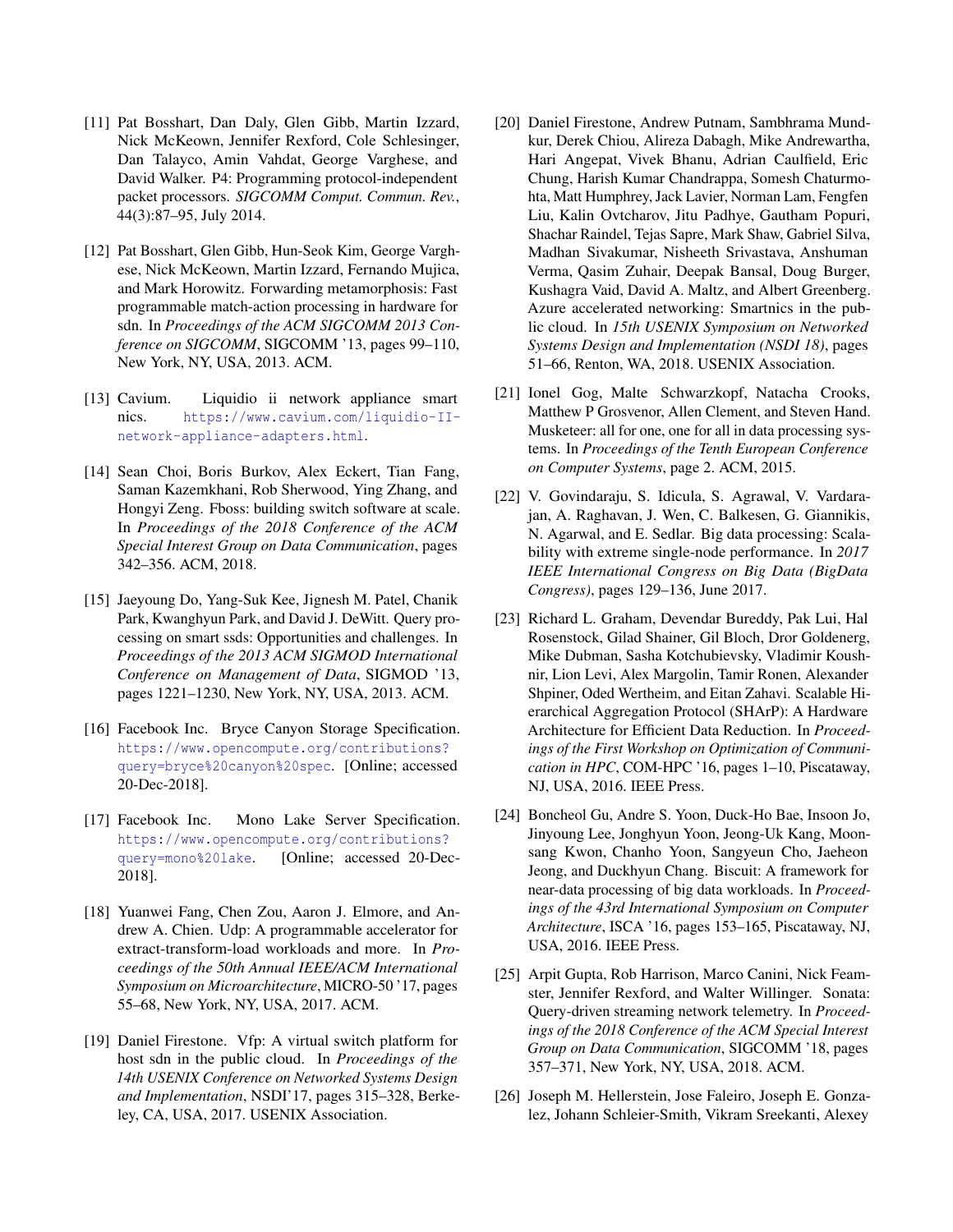Tumanov, and Chenggang Wu. Serverless computing: One step forward, two steps back, 2018.

- <span id="page-7-0"></span>[27] Toke Høiland-Jørgensen, Jesper Dangaard Brouer, Daniel Borkmann, John Fastabend, Tom Herbert, David Ahern, and David Miller. The express data path: Fast programmable packet processing in the operating system kernel. In *Proceedings of the 14th International Conference on Emerging Networking EXperiments and Technologies*, CoNEXT '18, pages 54–66, New York, NY, USA, 2018. ACM.
- <span id="page-7-15"></span>[28] Ian Ward. Documentation for the JSON Lines text file format. <http://jsonlines.org/>. [Online; accessed 18-Dec-2018].
- <span id="page-7-18"></span>[29] Matteo Interlandi, Kshitij Shah, Sai Deep Tetali, Muhammad Ali Gulzar, Seunghyun Yoo, Miryung Kim, Todd Millstein, and Tyson Condie. Titian: Data provenance support in spark. *Proc. VLDB Endow.*, 9(3):216–227, November 2015.
- <span id="page-7-16"></span>[30] Michael Isard, Mihai Budiu, Yuan Yu, Andrew Birrell, and Dennis Fetterly. Dryad: distributed data-parallel programs from sequential building blocks. In *ACM SIGOPS operating systems review*, volume 41, pages 59–72. ACM, 2007.
- <span id="page-7-8"></span>[31] Zsolt István, David Sidler, and Gustavo Alonso. Caribou: Intelligent distributed storage. *Proc. VLDB Endow.*, 10(11):1202–1213, August 2017.
- <span id="page-7-1"></span>[32] Xin Jin, Xiaozhou Li, Haoyu Zhang, Nate Foster, Jeongkeun Lee, Robert Soulé, Changhoon Kim, and Ion Stoica. Netchain: Scale-free sub-rtt coordination. In *15th USENIX Symposium on Networked Systems Design and Implementation (NSDI 18)*, pages 35–49, Renton, WA, 2018. USENIX Association.
- <span id="page-7-2"></span>[33] Xin Jin, Xiaozhou Li, Haoyu Zhang, Robert Soulé, Jeongkeun Lee, Nate Foster, Changhoon Kim, and Ion Stoica. Netcache: Balancing key-value stores with fast in-network caching. In *Proceedings of the 26th Symposium on Operating Systems Principles*, SOSP '17, pages 121–136, New York, NY, USA, 2017. ACM.
- <span id="page-7-9"></span>[34] Insoon Jo, Duck-Ho Bae, Andre S. Yoon, Jeong-Uk Kang, Sangyeun Cho, Daniel D. G. Lee, and Jaeheon Jeong. Yoursql: A high-performance database system leveraging in-storage computing. *Proc. VLDB Endow.*, 9(12):924–935, August 2016.
- <span id="page-7-6"></span>[35] Eric Jonas, Qifan Pu, Shivaram Venkataraman, Ion Stoica, and Benjamin Recht. Occupy the cloud: Distributed computing for the 99 In *Proceedings of the 2017 Symposium on Cloud Computing*, SoCC '17, pages 445–451, New York, NY, USA, 2017. ACM.
- <span id="page-7-14"></span>[36] Julien Le Dem. The striping and assembly algorithms from the Dremel paper. [https://github.com/](https://github.com/julienledem/redelm/wiki/The-striping-and-assembly-algorithms-from-the-Dremel-paper) [julienledem/redelm/wiki/The-striping-and](https://github.com/julienledem/redelm/wiki/The-striping-and-assembly-algorithms-from-the-Dremel-paper)[assembly-algorithms-from-the-Dremel-paper](https://github.com/julienledem/redelm/wiki/The-striping-and-assembly-algorithms-from-the-Dremel-paper). [Online; accessed 18-Dec-2018].
- <span id="page-7-4"></span>[37] Ahmed Khawaja, Joshua Landgraf, Rohith Prakash, Michael Wei, Eric Schkufza, and Christopher J. Rossbach. Sharing, protection, and compatibility for reconfigurable fabric with amorphos. In *13th USENIX Symposium on Operating Systems Design and Implementation (OSDI 18)*, pages 107–127, Carlsbad, CA, 2018. USENIX Association.
- <span id="page-7-5"></span>[38] Ana Klimovic, Christos Kozyrakis, Eno Thereska, Binu John, and Sanjeev Kumar. Flash storage disaggregation. In *Proceedings of the Eleventh European Conference on Computer Systems*, EuroSys '16, pages 29:1–29:15, New York, NY, USA, 2016. ACM.
- <span id="page-7-7"></span>[39] Ana Klimovic, Yawen Wang, Christos Kozyrakis, Patrick Stuedi, Jonas Pfefferle, and Animesh Trivedi. Understanding ephemeral storage for serverless analytics. In *2018 USENIX Annual Technical Conference (USENIX ATC 18)*, pages 789–794, Boston, MA, 2018. USENIX Association.
- <span id="page-7-13"></span>[40] Eddie Kohler, Mark Handley, and Sally Floyd. Designing dccp: Congestion control without reliability. In *Proceedings of the 2006 Conference on Applications, Technologies, Architectures, and Protocols for Computer Communications*, SIGCOMM '06, pages 27–38, New York, NY, USA, 2006. ACM.
- <span id="page-7-10"></span>[41] Gunjae Koo, Kiran Kumar Matam, Te I, H. V. Krishna Giri Narra, Jing Li, Hung-Wei Tseng, Steven Swanson, and Murali Annavaram. Summarizer: Trading communication with computing near storage. In *Proceedings of the 50th Annual IEEE/ACM International Symposium on Microarchitecture*, MICRO-50 '17, pages 219–231, New York, NY, USA, 2017. ACM.
- <span id="page-7-12"></span>[42] Geoff Langdale and Daniel Lemire. simdjson : Parsing gigabytes of JSON per second. [https://github.com/](https://github.com/lemire/simdjson) [lemire/simdjson](https://github.com/lemire/simdjson).
- <span id="page-7-17"></span>[43] James Larus and Galen Hunt. The singularity system. *Commun. ACM*, 53(8):72–79, August 2010.
- <span id="page-7-11"></span>[44] Jacek Laskowski. Spark's Whole-Stage Java Code Generation. [https://jaceklaskowski.gitbooks.](https://jaceklaskowski.gitbooks.io/mastering-spark-sql/spark-sql-whole-stage-codegen.html) [io/mastering-spark-sql/spark-sql-whole](https://jaceklaskowski.gitbooks.io/mastering-spark-sql/spark-sql-whole-stage-codegen.html)[stage-codegen.html](https://jaceklaskowski.gitbooks.io/mastering-spark-sql/spark-sql-whole-stage-codegen.html).
- <span id="page-7-3"></span>[45] Alberto Lerner, Rana Hussein, and Philippe Cudre-Mauroux. The Case for Network-Accelerated Query Processing. CIDR 2019, 2019.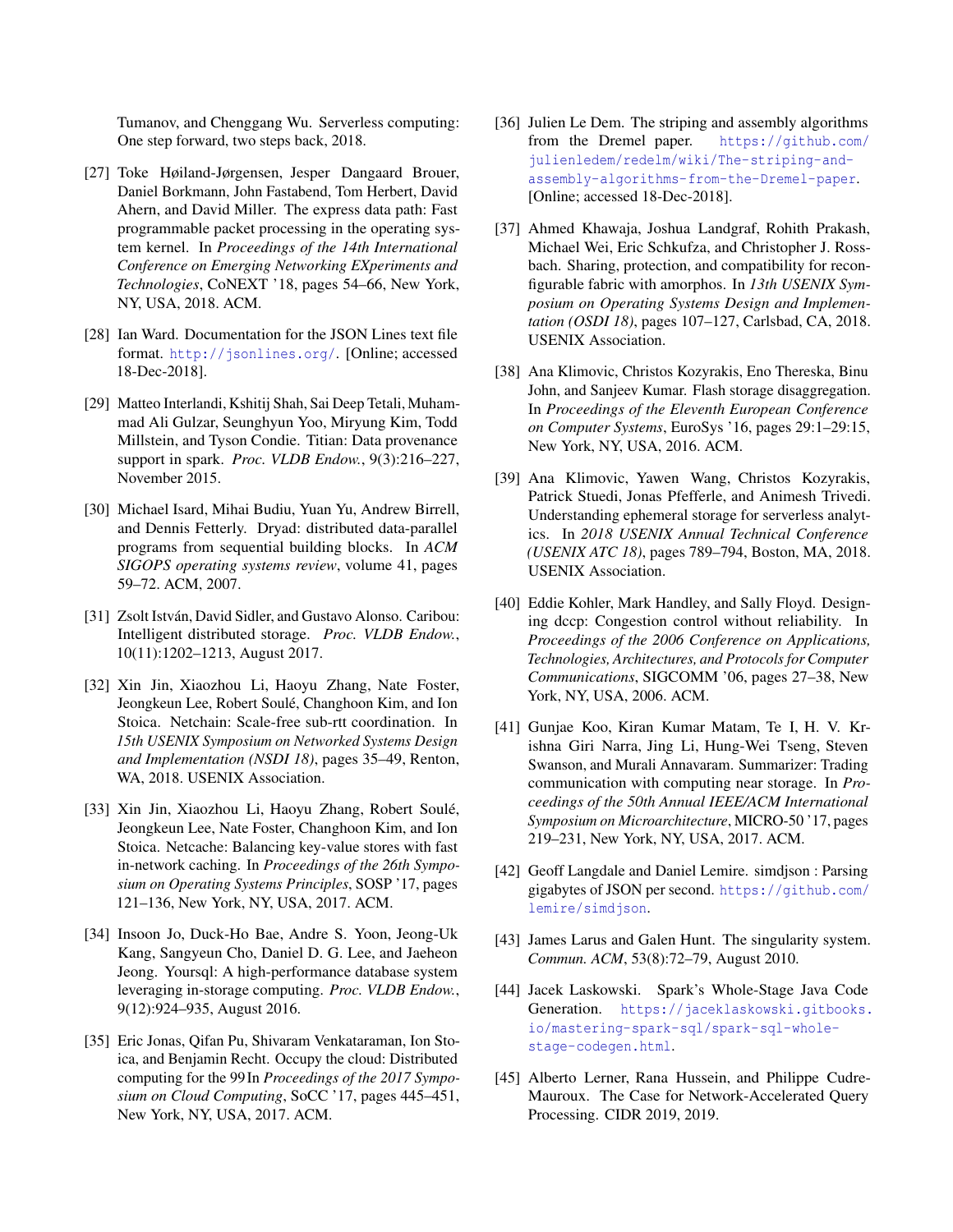- <span id="page-8-7"></span>[46] Jialin Li, Ellis Michael, and Dan R. K. Ports. Eris: Coordination-free consistent transactions using innetwork concurrency control. In *Proceedings of the 26th Symposium on Operating Systems Principles*, SOSP '17, pages 104–120, New York, NY, USA, 2017. ACM.
- <span id="page-8-3"></span>[47] Jialin Li, Ellis Michael, Naveen Kr. Sharma, Adriana Szekeres, and Dan R. K. Ports. Just say no to paxos overhead: Replacing consensus with network ordering. In *Proceedings of the 12th USENIX Conference on Operating Systems Design and Implementation*, OSDI'16, pages 467–483, Berkeley, CA, USA, 2016. USENIX Association.
- <span id="page-8-11"></span>[48] Yinan Li, Nikos R. Katsipoulakis, Badrish Chandramouli, Jonathan Goldstein, and Donald Kossmann. Mison: A fast json parser for data analytics. *Proc. VLDB Endow.*, 10(10):1118–1129, June 2017.
- <span id="page-8-4"></span>[49] Samuel Madden, Michael J. Franklin, Joseph M. Hellerstein, and Wei Hong. Tag: A tiny aggregation service for ad-hoc sensor networks. *SIGOPS Oper. Syst. Rev.*, 36(SI):131–146, December 2002.
- <span id="page-8-5"></span>[50] Luo Mai, Lukas Rupprecht, Abdul Alim, Paolo Costa, Matteo Migliavacca, Peter Pietzuch, and Alexander L. Wolf. Netagg: Using middleboxes for applicationspecific on-path aggregation in data centres. In *Proceedings of the 10th ACM International on Conference on Emerging Networking Experiments and Technologies*, CoNEXT '14, pages 249–262, New York, NY, USA, 2014. ACM.
- <span id="page-8-18"></span>[51] Mario Baldi. Exposing Data Plane Programmability - Mario Baldi. [https://www.inf.usi.ch/faculty/](https://www.inf.usi.ch/faculty/soule/baldi.pdf) [soule/baldi.pdf](https://www.inf.usi.ch/faculty/soule/baldi.pdf). [Online; accessed 16-Jan-2019].
- <span id="page-8-19"></span>[52] James McCauley, Aurojit Panda, Arvind Krishnamurthy, and Scott Shenker. Thoughts on load distribution and the role of programmable switches. *ACM SIGCOMM Computer Communication Review*, 49(1):18–23, 2019.
- <span id="page-8-10"></span>[53] Frank McSherry, Michael Isard, and Derek Gordon Murray. Scalability! but at what cost? In *HotOS*, 2015.
- <span id="page-8-12"></span>[54] Mellanox Technologies. Mellanox Scalable Hierarchical Aggregation and Reduction Protocol  $(SHARP)^{TM}$ . http://www.mellanox.com/page/ [http://www.mellanox.com/page/](http://www.mellanox.com/page/products_dyn?product_family=261&mtag=sharp) [products\\_dyn?product\\_family=261&mtag=sharp](http://www.mellanox.com/page/products_dyn?product_family=261&mtag=sharp). [Online; accessed 7-Jan-2019].
- <span id="page-8-15"></span>[55] Sergey Melnik, Andrey Gubarev, Jing Jing Long, Geoffrey Romer, Shiva Shivakumar, Matt Tolton, and Theo Vassilakis. Dremel: Interactive analysis of web-scale datasets. *Proc. VLDB Endow.*, 3(1-2):330–339, September 2010.
- <span id="page-8-9"></span>[56] Mihir Nanavati, Jake Wires, and Andrew Warfield. Decibel: Isolation and sharing in disaggregated rack-scale storage. In *NSDI*, pages 17–33, 2017.
- <span id="page-8-8"></span>[57] Srinivas Narayana, Anirudh Sivaraman, Vikram Nathan, Prateesh Goyal, Venkat Arun, Mohammad Alizadeh, Vimalkumar Jeyakumar, and Changhoon Kim. Languagedirected hardware design for network performance monitoring. In *Proceedings of the Conference of the ACM Special Interest Group on Data Communication*, SIG-COMM '17, pages 85–98, New York, NY, USA, 2017. ACM.
- <span id="page-8-0"></span>[58] Netronome. Smartnics overview. [https://www.](https://www.netronome.com/products/smartnic/overview/) [netronome.com/products/smartnic/overview/](https://www.netronome.com/products/smartnic/overview/).
- <span id="page-8-14"></span>[59] Apache ORC. Orc specification v1. [https://orc.](https://orc.apache.org/specification/ORCv1/) [apache.org/specification/ORCv1/](https://orc.apache.org/specification/ORCv1/).
- <span id="page-8-6"></span>[60] Kay Ousterhout, Ryan Rasti, Sylvia Ratnasamy, Scott Shenker, and Byung-Gon Chun. Making sense of performance in data analytics frameworks. In *Proceedings of the 12th USENIX Conference on Networked Systems Design and Implementation*, NSDI'15, pages 293–307, Berkeley, CA, USA, 2015. USENIX Association.
- <span id="page-8-13"></span>[61] Shoumik Palkar, Firas Abuzaid, Peter Bailis, and Matei Zaharia. Filter before you parse: Faster analytics on raw data with sparser. *Proceedings of the VLDB Endowment*, 11(11), 2018.
- <span id="page-8-1"></span>[62] Shoumik Palkar, Chang Lan, Sangjin Han, Keon Jang, Aurojit Panda, Sylvia Ratnasamy, Luigi Rizzo, and Scott Shenker. E2: A framework for nfv applications. In *Proceedings of the 25th Symposium on Operating Systems Principles*, SOSP '15, pages 121–136, New York, NY, USA, 2015. ACM.
- <span id="page-8-16"></span>[63] Shoumik Palkar, James Thomas, Deepak Narayanan, Pratiksha Thaker, Rahul Palamuttam, Parimajan Negi, Anil Shanbhag, Malte Schwarzkopf, Holger Pirk, Saman Amarasinghe, Samuel Madden, and Matei Zaharia. Evaluating end-to-end optimization for data analytics applications in weld. *Proc. VLDB Endow.*, 11(9):1002–1015, May 2018.
- <span id="page-8-17"></span>[64] Shoumik Palkar, James J Thomas, Anil Shanbhag, Deepak Narayanan, Holger Pirk, Malte Schwarzkopf, Saman Amarasinghe, Matei Zaharia, and Stanford Info-Lab. Weld: A common runtime for high performance data analytics. In *Conference on Innovative Data Systems Research (CIDR)*, 2017.
- <span id="page-8-2"></span>[65] Aurojit Panda, Sangjin Han, Keon Jang, Melvin Walls, Sylvia Ratnasamy, and Scott Shenker. Netbricks: Taking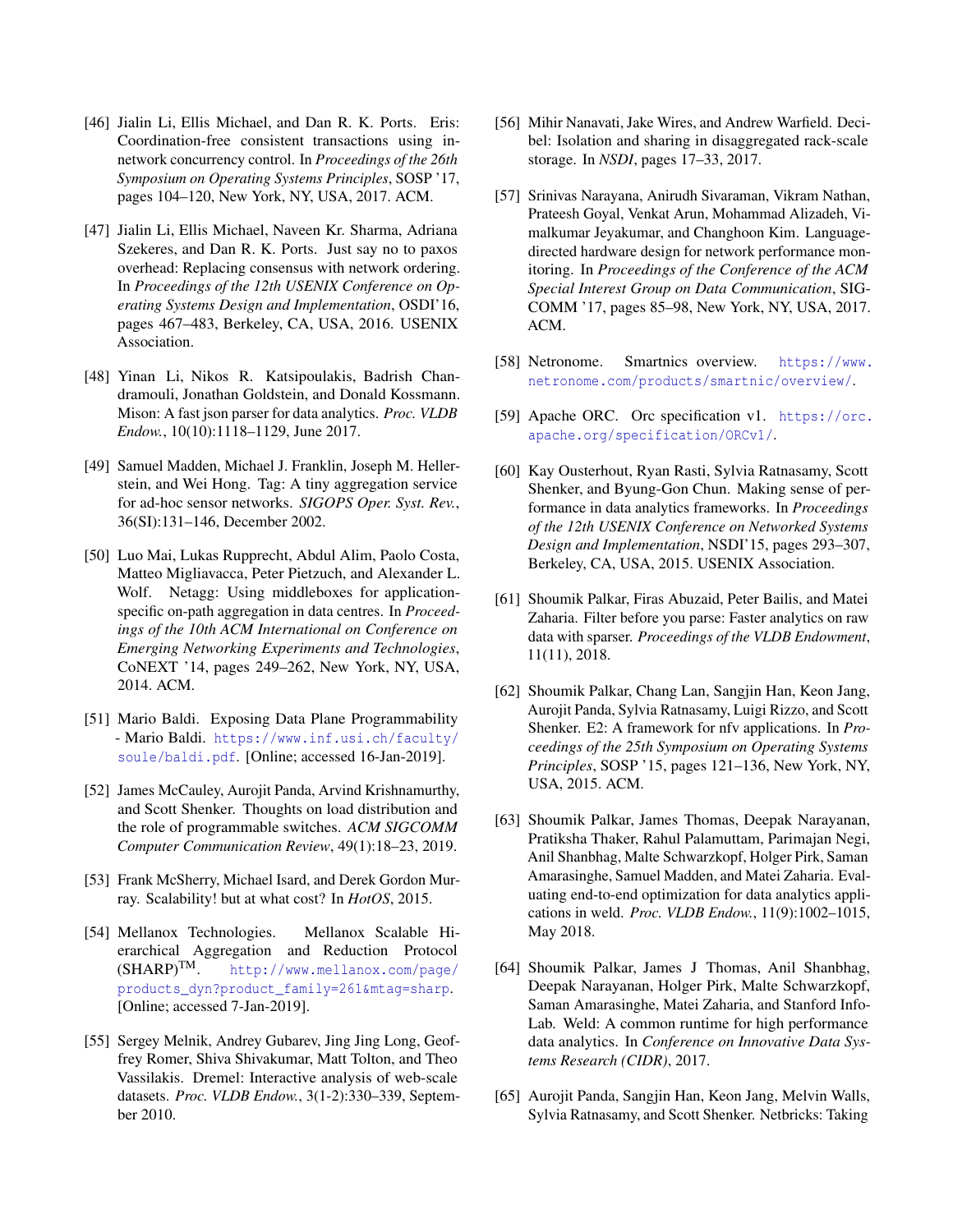the v out of nfv. In *Proceedings of the 12th USENIX Conference on Operating Systems Design and Implementation*, OSDI'16, pages 203–216, Berkeley, CA, USA, 2016. USENIX Association.

- <span id="page-9-10"></span>[66] Phitchaya Mangpo Phothilimthana, Ming Liu, Antoine Kaufmann, Simon Peter, Rastislav Bodik, and Thomas Anderson. Floem: A programming system for nicaccelerated network applications. In *13th USENIX Symposium on Operating Systems Design and Implementation (OSDI 18)*, pages 663–679, Carlsbad, CA, 2018. USENIX Association.
- <span id="page-9-15"></span>[67] Meikel Poess, Bryan Smith, Lubor Kollar, and Paul Larson. Tpc-ds, taking decision support benchmarking to the next level. In *Proceedings of the 2002 ACM SIGMOD International Conference on Management of Data*, SIGMOD '02, pages 582–587, New York, NY, USA, 2002. ACM.
- <span id="page-9-7"></span>[68] Salvatore Pontarelli, Roberto Bifulco, Marco Bonola, Carmelo Cascone, Marco Spaziani, Valerio Bruschi, Davide Sanvito, Giuseppe Siracusano, Antonio Capone, Michio Honda, Felipe Huici, and Giuseppe Siracusano. Flowblaze: Stateful packet processing in hardware. In *16th USENIX Symposium on Networked Systems Design and Implementation (NSDI 19)*, pages 531–548, Boston, MA, 2019. USENIX Association.
- <span id="page-9-2"></span>[69] DPDK Project. Data plane development kit (dpdk). <https://www.dpdk.org/>.
- <span id="page-9-4"></span>[70] Christopher J Rossbach, Jon Currey, Mark Silberstein, Baishakhi Ray, and Emmett Witchel. Ptask: operating system abstractions to manage gpus as compute devices. In *Proceedings of the Twenty-Third ACM Symposium on Operating Systems Principles*, pages 233–248. ACM, 2011.
- <span id="page-9-14"></span>[71] Christopher J. Rossbach, Yuan Yu, Jon Currey, Jean-Philippe Martin, and Dennis Fetterly. Dandelion: A compiler and runtime for heterogeneous systems. In *Proceedings of the Twenty-Fourth ACM Symposium on Operating Systems Principles*, SOSP '13, pages 49–68, New York, NY, USA, 2013. ACM.
- <span id="page-9-3"></span>[72] Amedeo Sapio, Ibrahim Abdelaziz, Abdulla Aldilaijan, Marco Canini, and Panos Kalnis. In-network computation is a dumb idea whose time has come. In *Proceedings of the 16th ACM Workshop on Hot Topics in Networks*, HotNets-XVI, pages 150–156, New York, NY, USA, 2017. ACM.
- <span id="page-9-5"></span>[73] Naveen Kr. Sharma, Antoine Kaufmann, Thomas Anderson, Changhoon Kim, Arvind Krishnamurthy, Jacob Nelson, and Simon Peter. Evaluating the power of flexible packet processing for network resource allocation.

In *Proceedings of the 14th USENIX Conference on Networked Systems Design and Implementation*, NSDI'17, pages 67–82, Berkeley, CA, USA, 2017. USENIX Association.

- <span id="page-9-6"></span>[74] Anirudh Sivaraman, Alvin Cheung, Mihai Budiu, Changhoon Kim, Mohammad Alizadeh, Hari Balakrishnan, George Varghese, Nick McKeown, and Steve Licking. Packet transactions: High-level programming for line-rate switches. In *Proceedings of the 2016 ACM SIGCOMM Conference*, SIGCOMM '16, pages 15–28, New York, NY, USA, 2016. ACM.
- <span id="page-9-0"></span>[75] Brent Stephens, Aditya Akella, and Michael M Swift. Your programmable nic should be a programmable switch. In *Proceedings of the 17th ACM Workshop on Hot Topics in Networks*, pages 36–42. ACM, 2018.
- <span id="page-9-11"></span>[76] Randall Stewart. Stream control transmission protocol, rfc 4960. Technical report, IETF, 2007.
- <span id="page-9-12"></span>[77] Animesh Trivedi, Patrick Stuedi, Jonas Pfefferle, Adrian Schuepbach, and Bernard Metzler. Albis: Highperformance file format for big data systems. In *2018 USENIX Annual Technical Conference (USENIX ATC 18)*, pages 615–630, Boston, MA, 2018. USENIX Association.
- <span id="page-9-16"></span>[78] L. Wang, J. Zhan, C. Luo, Y. Zhu, Q. Yang, Y. He, W. Gao, Z. Jia, Y. Shi, S. Zhang, C. Zheng, G. Lu, K. Zhan, X. Li, and B. Qiu. Bigdatabench: A big data benchmark suite from internet services. In *2014 IEEE 20th International Symposium on High Performance Computer Architecture (HPCA)*, pages 488–499, Feb 2014.
- <span id="page-9-13"></span>[79] Sage A Weil, Scott A Brandt, Ethan L Miller, Darrell DE Long, and Carlos Maltzahn. Ceph: A scalable, highperformance distributed file system. In *Proceedings of the 7th symposium on Operating systems design and implementation*, pages 307–320. USENIX Association, 2006.
- <span id="page-9-1"></span>[80] Wikipedia. Tilera. [https://en.wikipedia.org/](https://en.wikipedia.org/wiki/Tilera) [wiki/Tilera](https://en.wikipedia.org/wiki/Tilera).
- <span id="page-9-9"></span>[81] Lisa Wu, Andrea Lottarini, Timothy K. Paine, Martha A. Kim, and Kenneth A. Ross. Q100: The architecture and design of a database processing unit. In *Proceedings of the 19th International Conference on Architectural Support for Programming Languages and Operating Systems*, ASPLOS '14, pages 255–268, New York, NY, USA, 2014. ACM.
- <span id="page-9-8"></span>[82] Matei Zaharia, Mosharaf Chowdhury, Tathagata Das, Ankur Dave, Justin Ma, Murphy McCauley, Michael J.